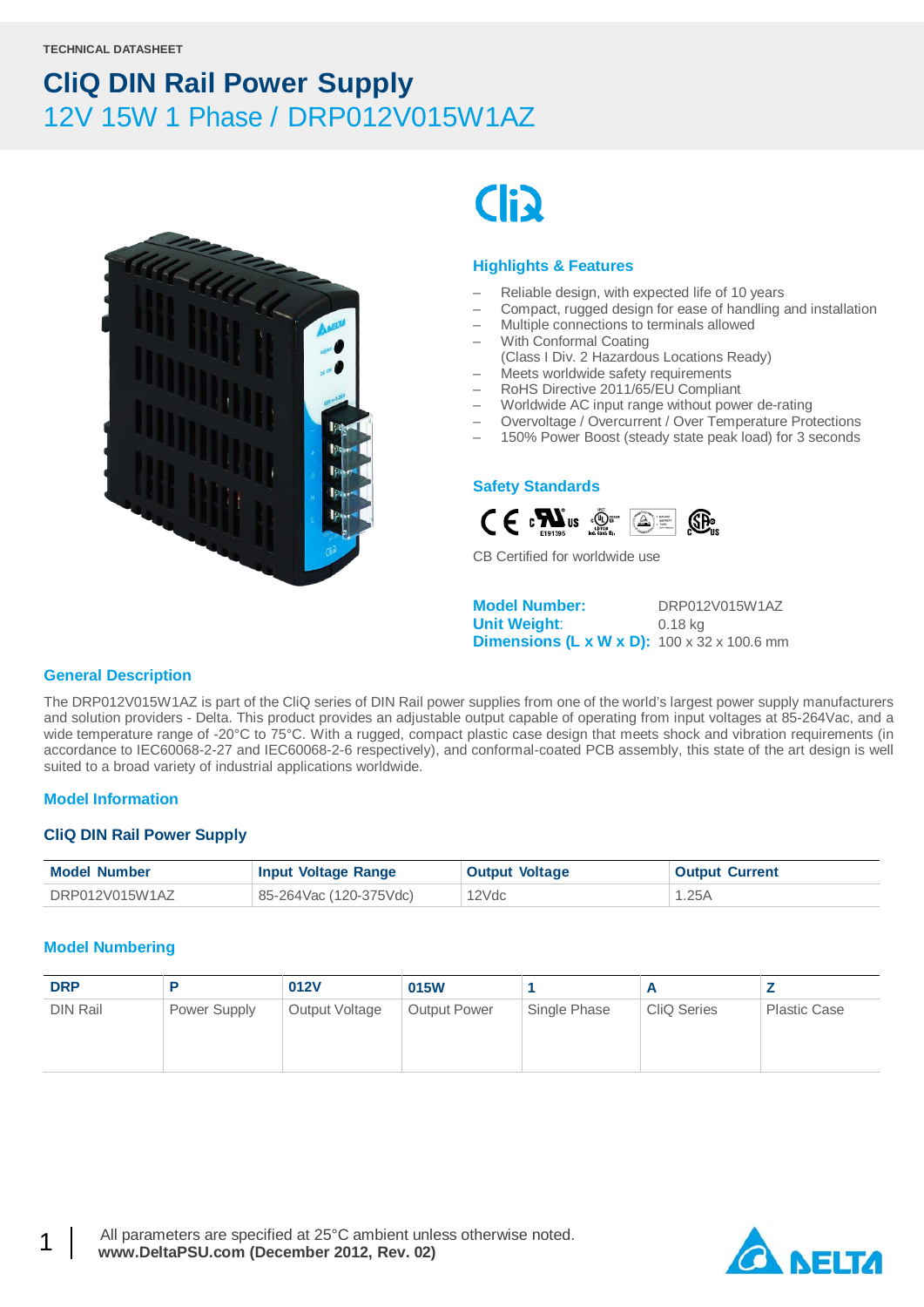#### **Specifications**

#### **Input Ratings / Characteristics**

| Nominal Input Voltage    | 100-240Vac                             |
|--------------------------|----------------------------------------|
| Input Voltage Range      | 85-264Vac                              |
| Nominal Input Frequency  | $50-60$ Hz                             |
| Input Frequency Range    | $47 - 63$ Hz                           |
| Nominal DC Input Voltage | 125-250Vdc                             |
| DC Input Voltage Range   | 120-375Vdc                             |
| Input Current            | $<$ 0.37A @ 115Vac, $<$ 0.22A @ 230Vac |
| Efficiency               | > 84.0% @ 115Vac, > 83.0% @ 230Vac     |
| Max Inrush Current       | $<$ 30A @ 115Vac, $<$ 65A @ 230Vac     |
| Power Factor             | Conform to EN61000-3-2                 |
| Leakage Current          | $<$ 1mA @ 240Vac                       |
|                          |                                        |

#### **Output Ratings / Characteristics**

| Nominal Output Voltage                                | 12Vdc                                                       |
|-------------------------------------------------------|-------------------------------------------------------------|
| Output Voltage Tolerance                              | $\pm$ 2% (initial set point tolerance)                      |
| Output Voltage Adjustment Range                       | $11-14$ Vdc                                                 |
| Output Current                                        | 1.25A                                                       |
| Output Power                                          | <b>15W</b>                                                  |
| Line Regulation                                       | $0.5\%$ typ. ( $\circledR$ 85-264Vac input, 100% input)     |
| Load Regulation                                       | < 1% typ. (@ 85-264Vac input, 0-100% input)                 |
| Residual Ripple / PARD (20MHz)                        | < 100mVpp @ 25°C                                            |
| Rise Time                                             | $\leq$ 20ms @ nominal input (100% load, 25 $\degree$ C)     |
| Start-up Time                                         | < 2500ms @ nominal input (100% load, 25°C)                  |
| Hold-up Time                                          | $>$ 22ms $@$ 115Vac.<br>> 1100ms @ 230Vac (100% load, 25°C) |
| Dynamic Response (Overshoot & Undershoot O/P Voltage) | $\pm$ 5% @ 10-100% load                                     |
| Start-up with Capacitive Loads                        | 5,000µF Max                                                 |
|                                                       |                                                             |

#### **Mechanical**

| Case Cover                         | Plastic                                           |
|------------------------------------|---------------------------------------------------|
| Dimensions $(L \times W \times D)$ | 100 x 32 x 100.6 mm                               |
| Unit Weight                        | $0.18$ kg                                         |
| Indicator                          | Green LED (DC OK)                                 |
| Cooling System                     | Convection                                        |
| Terminal<br>Input                  | M3.5 x 5 Pins (Rated 300V/15A)                    |
| Output                             | M3.5 x 5 Pins (Rated 300V/15A)                    |
| Wire<br>Input                      | AWG 22-14                                         |
| Output                             | AWG 22-14                                         |
| <b>Mounting Rail</b>               | Standard TS35 DIN Rail in accordance with EN60715 |



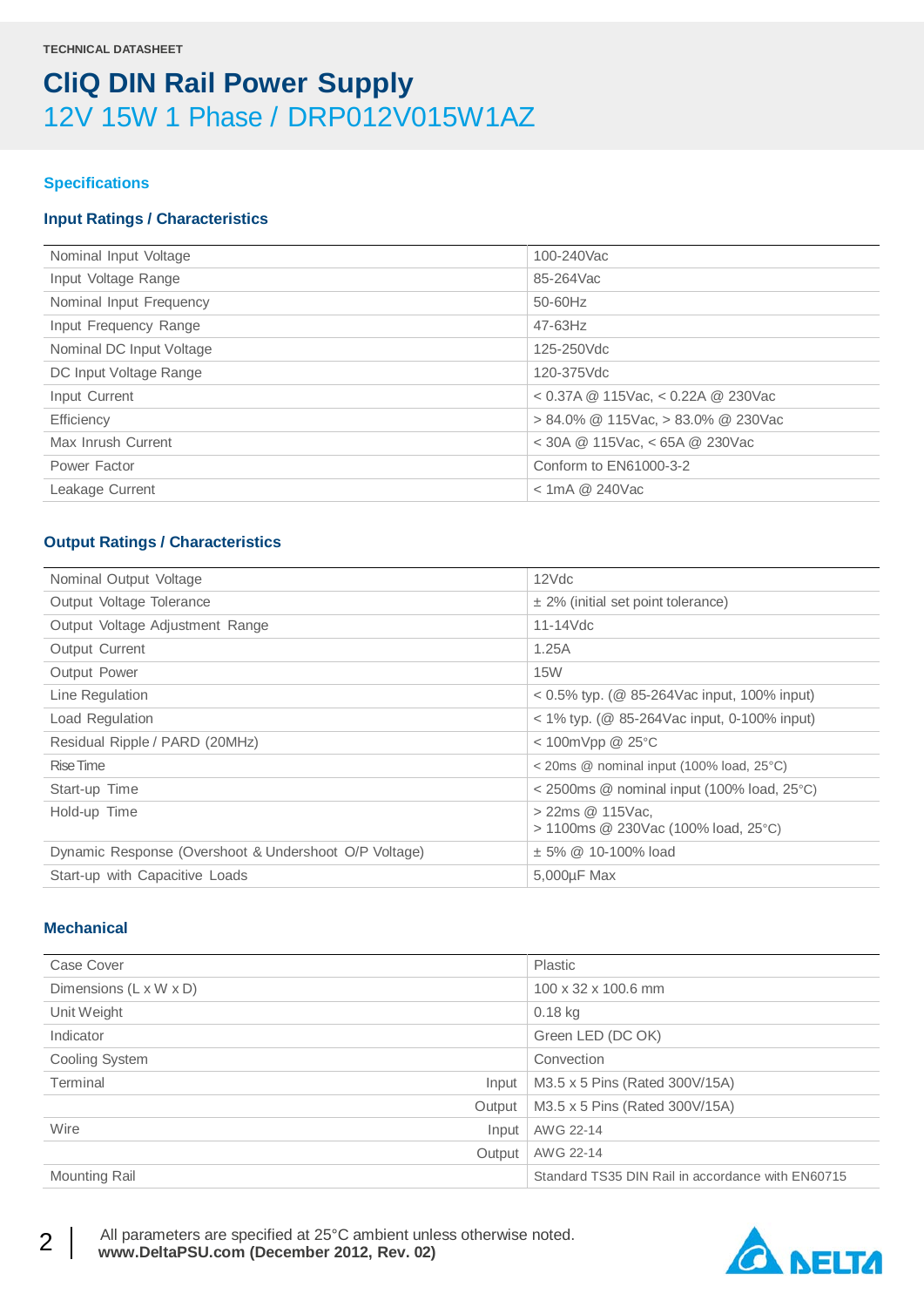#### **Environment**

| Surrounding Air Temperature | Operating | $-20^{\circ}$ C to $+75^{\circ}$ C                                                       |
|-----------------------------|-----------|------------------------------------------------------------------------------------------|
|                             | Storage   | $-25^{\circ}$ C to $+85^{\circ}$ C                                                       |
| Power De-rating             |           | $> 50^{\circ}$ C de-rate power by 2.5% / $^{\circ}$ C<br>> 70°C de-rate power by 4% / °C |
| <b>Operating Humidity</b>   |           | < 95% RH (Non-Condensing)                                                                |
| <b>Operating Altitude</b>   |           | 3,000 Meters                                                                             |
| Shock Test (Non-Operating)  |           | IEC60068-2-27, 30G (300m/S <sup>2</sup> ) for a duration of 18ms                         |
| Vibration (Non-Operating)   |           | IEC60068-2-6, 10Hz to 150Hz @ 50m/S <sup>2</sup> (5G peak);                              |
|                             |           | 90 min per axis for all X, Y, Z direction                                                |
| <b>Bump</b>                 |           | IEC60068-2-29; 11ms / 10gn                                                               |
| <b>Pollution Degree</b>     |           | 2                                                                                        |

#### **Protections**

| Overvoltage                     | 16V +10% / -5%, SELV Output, Hicc-up Mode,<br>Non-Latching (Auto-Recovery)      |
|---------------------------------|---------------------------------------------------------------------------------|
| Overload / Overcurrent          | > 150% of rated load current, Hicc-up Mode,<br>Non-Latching (Auto-Recovery)     |
| Over Temperature                | < 80°C Surrounding Air Temperature @ 100% load,<br>Non-Latching (Auto-Recovery) |
| <b>Short Circuit</b>            | Hicc-up Mode, Non-Latching<br>(Auto-Recovery when the fault is removed)         |
| Degree of Protection            | IPX <sub>0</sub>                                                                |
| <b>Protection Against Shock</b> | Class I without PE* connection                                                  |

\*PE: Primary Earth

#### **Reliability Data**

| MTBF                   | $\vert$ > 1,000,000 hrs. as per Telcordia SR-332 |
|------------------------|--------------------------------------------------|
| Expected Cap Life Time | 10 years (115Vac & 230Vac, 50% load @ 40°C)      |

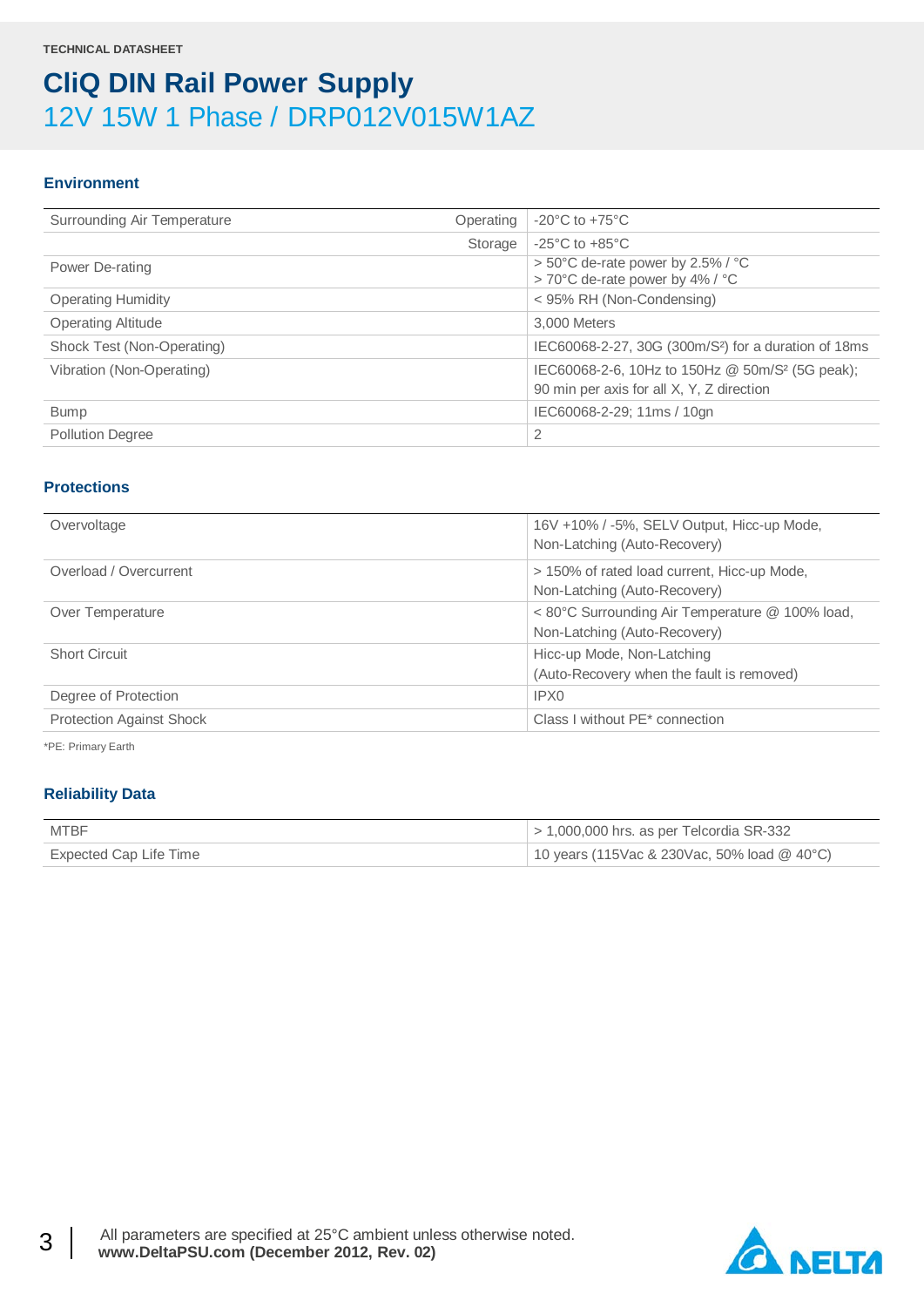#### **Safety Standards / Directives**

| Electronic Equipment in Power Installations | EN50718 / IEC62103                                                                                            |
|---------------------------------------------|---------------------------------------------------------------------------------------------------------------|
| <b>Electrical Safety</b>                    | TUV Bauart to EN60950-1, UL/cUL recognized to<br>UL60950-1, CSA C22.2 No. 60950-1, CB scheme to<br>IEC60950-1 |
| Industrial Control Equipment                | UL/cUL listed to UL508 and CSA C22.2 No. 107.1-01,<br>CSA to CSA C22.2 No. 107.1-01                           |
| Hazardous Location / ATEX                   | Pending                                                                                                       |
| CE                                          | In conformance with EMC Directive 2004/108/EC and<br>Low Voltage Directive 2006/95/EC                         |
| <b>Material and Parts</b>                   | RoHS Directive 2011/65/EU Compliant                                                                           |
| Galvanic Isolation<br>Input to Output       | 4.0KVac                                                                                                       |
| Input to Ground                             | 1.5KVac                                                                                                       |
| Output to Ground                            | 1.5KVac                                                                                                       |

#### **EMC**

| EMC / Emissions                          |               | CISPR22, EN55022, EN55011, FCC Title 47: Class B                                                    |
|------------------------------------------|---------------|-----------------------------------------------------------------------------------------------------|
| Immunity to                              |               |                                                                                                     |
| Electrostatic Discharge                  | EN61000-4-2   | Level 4 Criteria $A^{1}$                                                                            |
|                                          |               | Air Discharge: 15kV                                                                                 |
|                                          |               | Contact Discharge: 8kV                                                                              |
| <b>Radiated Field</b>                    | EN61000-4-3   | Level 3 Criteria $A^{1}$                                                                            |
|                                          |               | 80MHz-1GHz, 10V/M with 1kHz tone / 80% modulation                                                   |
| <b>Electrical Fast Transient / Burst</b> | EN61000-4-4   | Level 3 Criteria $A^{1}$<br>2kV                                                                     |
| Surge                                    | IEC6100-4-5   | Level 3 Criteria $A^{1}$<br>Common Mode <sup>2)</sup> : 2kV<br>Differential Mode <sup>3</sup> : 1kV |
| Conducted                                | EN61000-4-6   | Level 3 Criteria $A^{1}$<br>150kHz-80MHz, 10Vrms                                                    |
| Power Frequency Magnetic Fields          | EN61000-4-8   | Level 3 Criteria $A^{1}$<br>10A/Meter                                                               |
| <b>Voltage Dips</b>                      | EN61000-4-11  | Level 3 Criteria A <sup>1)</sup><br>100% dip; 1 cycle (20ms); Self Recoverable                      |
| Low Energy Pulse Test (Ring Wave)        | IEC61000-4-12 | Level 3 Criteria $A^{1}$<br>Common Mode <sup>2)</sup> : 2kV<br>Differential Mode <sup>3</sup> : 1kV |

1) Criteria A: Normal performance within the specification limits 2) Asymmetrical: Common mode (Line to earth)

3) Symmetrical: Differential mode (Line to line)

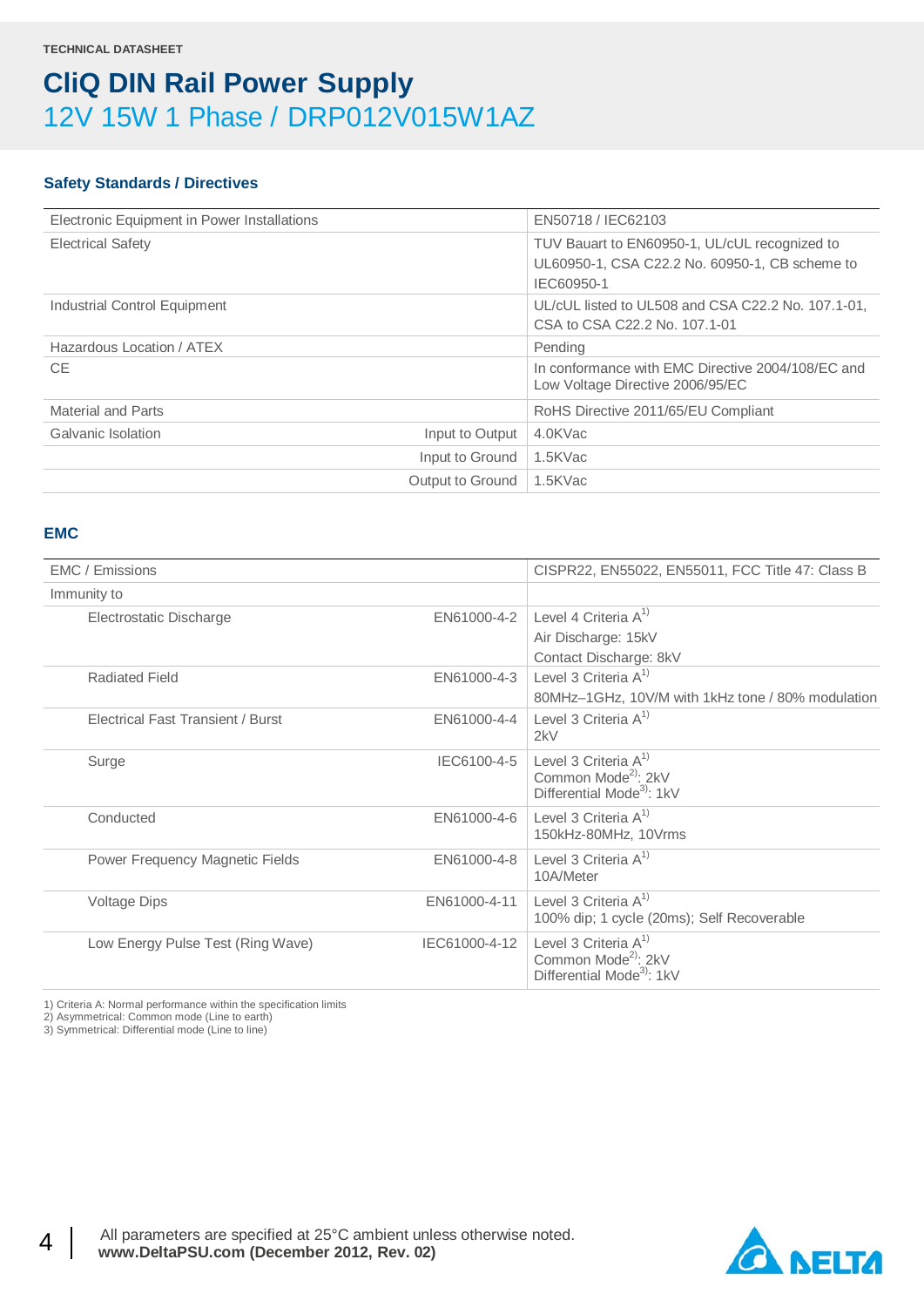#### **Block Diagram**



#### **Device Description**



- 1) Input & Output terminal block connector
- 2) DC voltage adjustment potentiometer
- 3) DC OK control LED (Green)
- 4) Universal mounting rail system

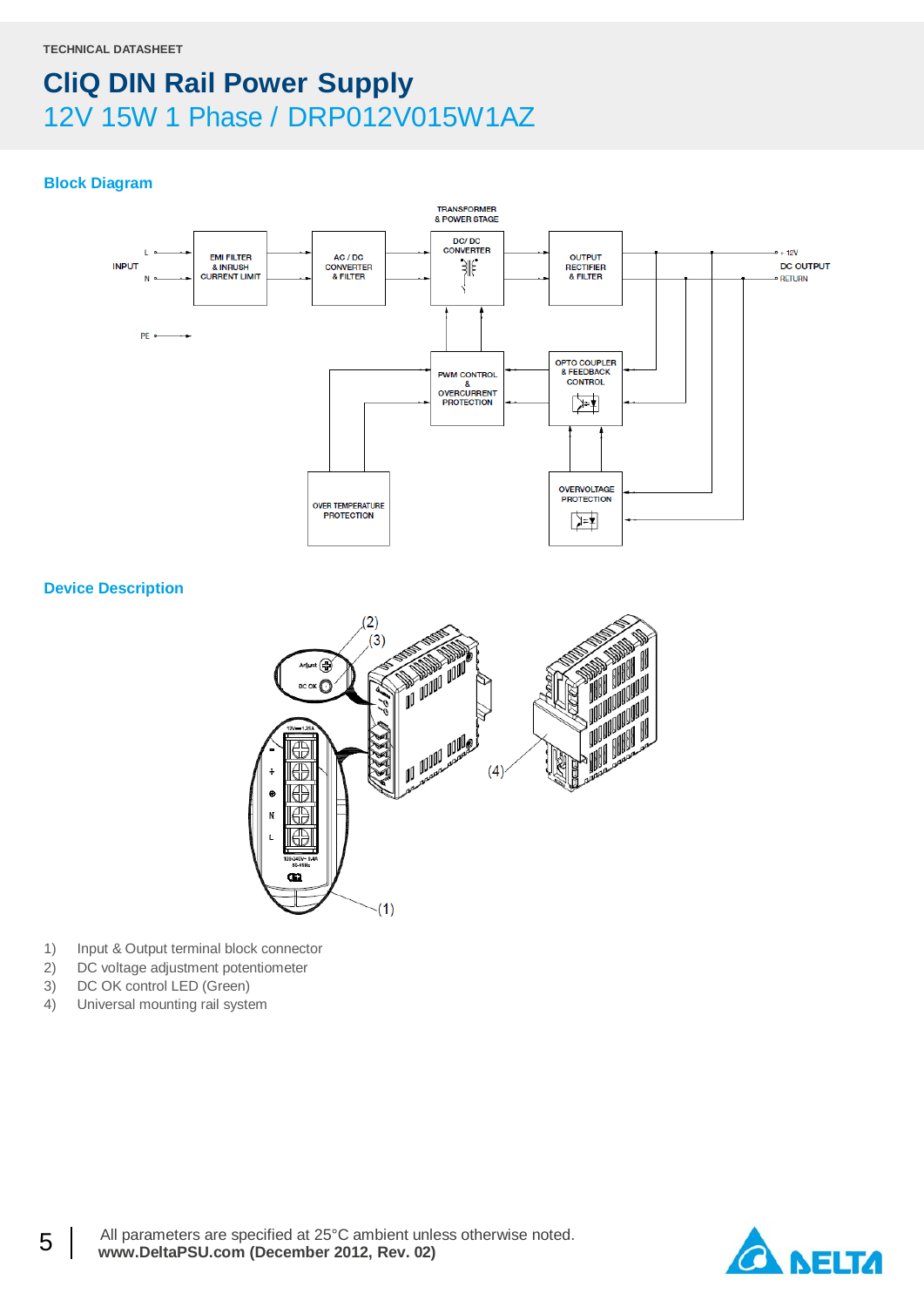#### **Dimensions**

**L x W x D:** 100 x 32 x 100.6 mm





#### **Engineering Data**

### De-rating **Note**





- 1. Power supply components may degrade, or be damaged, when the power supply is continuously used outside the shaded region, refer to the graph shown in Fig. 1.1.
- 2. If the output capacity is not reduced when the surrounding air temperature >50°C, the device will run into Over Temperature Protection. When activated, the output voltage will go into bouncing mode and will recover when the surrounding air temperature is lowered or the load is reduced as far as necessary to keep the device in working condition.
- 3. If the device has to be mounted in any other orientation, please do not hesitate to contact **info@deltapsu.com** for more details.
- 4. In order for the device to function in the manner intended, it is also necessary to keep a safety distance of 20mm with adjacent units while the device is in operation.
- 5. Depending on the surrounding air temperature and output load delivered by the power supply, the device housing can be very hot!

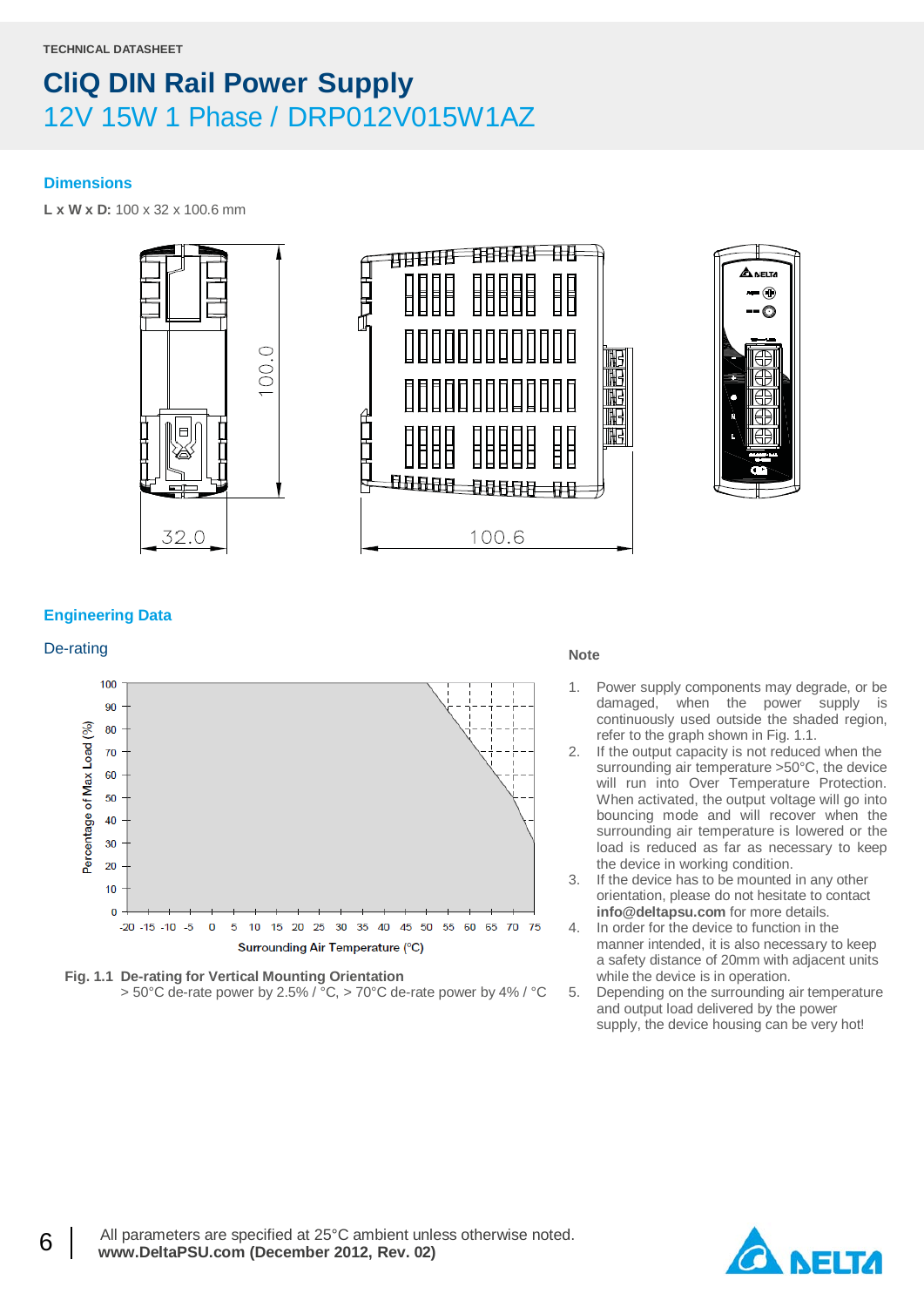#### **Output De-rating VS. Input Voltage**



■ No output power de-rating across the entire input voltage range

#### **Assembly & Installation**

The power supply unit (PSU) can be mounted on 35mm DIN rails in accordance with EN60715. The device should be installed horizontally with input terminal blocks on the bottom.

Each device is delivered ready to install.

#### **Mounting**







Snap on the DIN rail as shown on the left:

- 1. Pull the DIN rail's latch OUT.
- 2. Tilt the unit upwards, hook the top end of onto the DIN rail and push downwards until stopped.
- 3. Position the bottom front end against the DIN rail.
- 4. Push the unit's latch DIN rail IN to lock.

**Dismounting**







To uninstall:

- 1. Pull the unit's DIN rail latch OUT.
- 2. Tilt the bottom part of the unit out.
- 3. Push the unit up and pull out from the DIN rail.

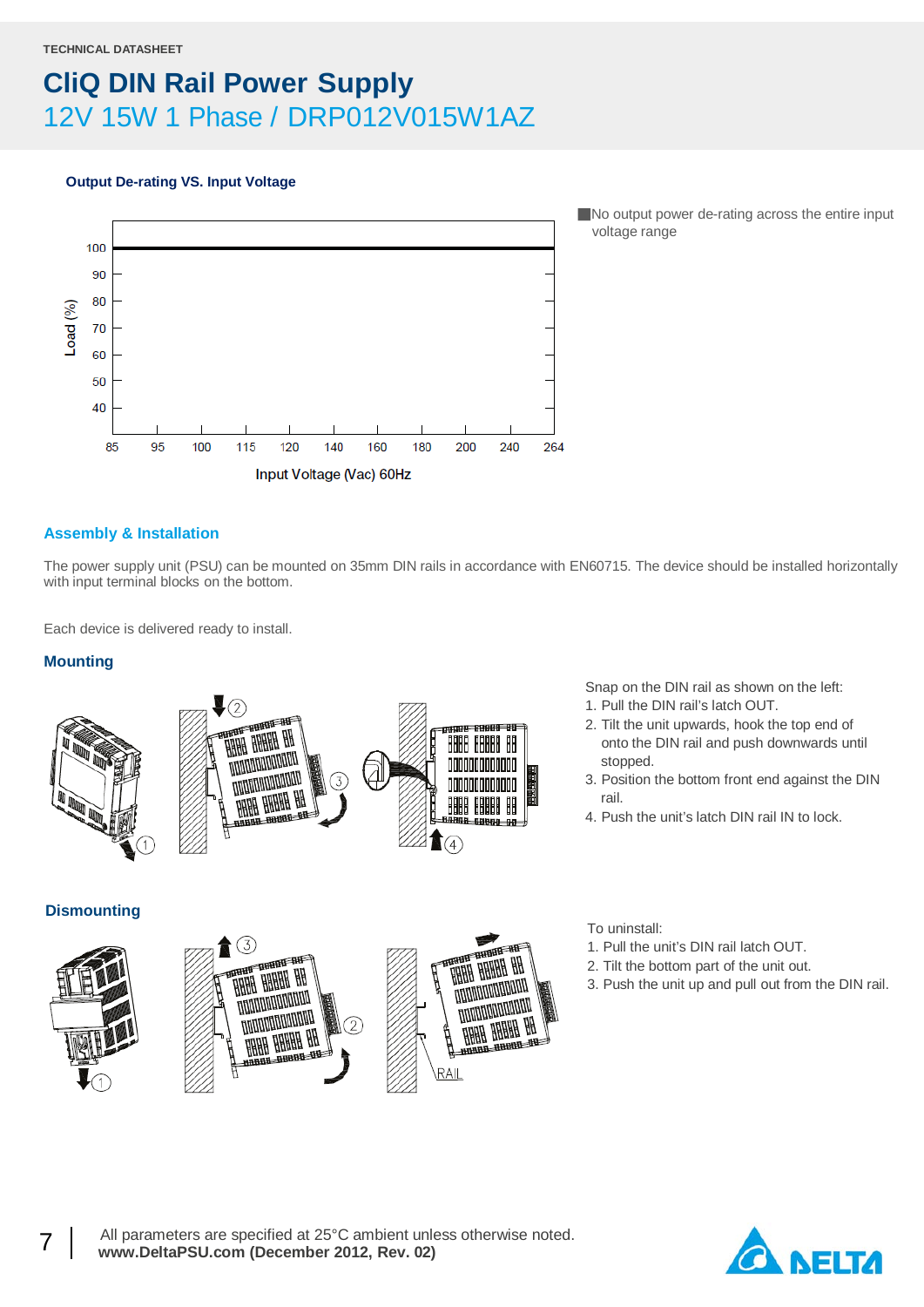#### **Safety Instructions**



- ALWAYS switch mains of input power OFF before connecting and disconnecting the input voltage to the unit. If mains are not turned OFF, there is risk of explosion / severe damage.
- **To guarantee sufficient convection cooling, keep a distance of 50mm above and below the device as well as a lateral distance of 20mm to other units.**
- Note that the enclosure of the device can become very hot depending on the surrounding air temperature and load of the power supply. Risk of burns!
- Only plug in and unplug connectors when power is turned off!
- DO NOT insert any objects into the unit.
- Hazardous voltages may be present for up to 5 minutes after the input mains voltage is disconnected. Do not touch the unit during this time.
- The power supplies unit should be installed in minimum IP54 rated enclosure.
- The power supplies are built in units and must be installed in a cabinet or room (condensation free environment and indoor location) that is relatively free of conductive contaminants.

#### **Functions**

■ Graph illustrating the Start-up Time, Rise Time, and Hold-up Time



#### **Start-up Time**

The time required for the output voltage to reach 90% of its set value, after the input voltage is applied.

#### **Rise Time**

The time required for the output voltage to change from 10% to 90% of its set value.

#### **Hold-up Time**

Hold up time is the time when the AC input collapses and output voltage retains regulation for a certain period of time. The time required for the output to reach 95% of its set value, after the input voltage is removed.

8 | All parameters are specified at 25°C ambient unless otherwise noted.<br>**8** | www.DeltaPSU.com (December 2012, Rev. 02)

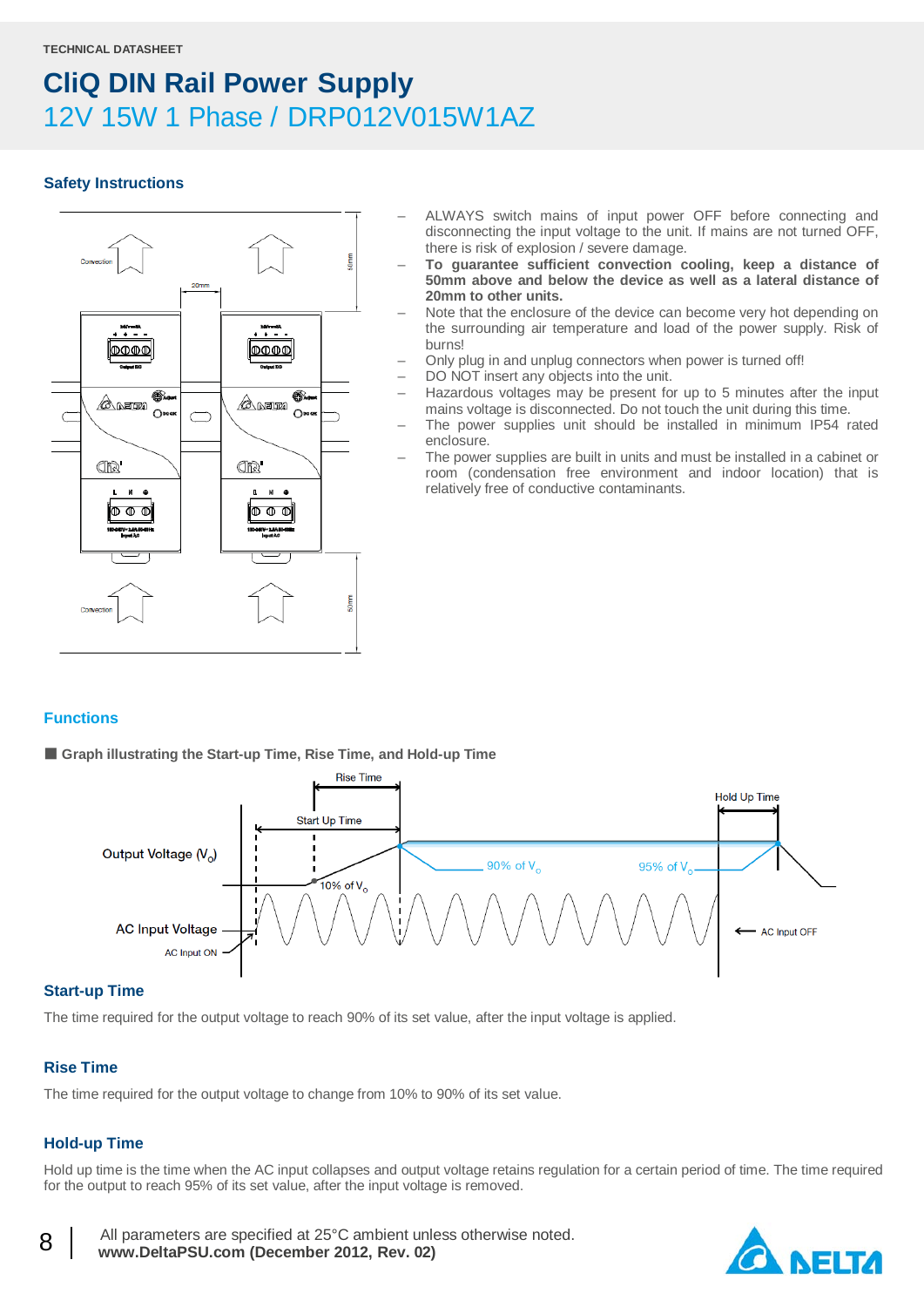#### **Inrush Current**

Inrush current is the peak, instantaneous, input current measured and, occurs when the input voltage is first applied. For AC input voltages, the maximum peak value of inrush current will occur during the first half cycle of the applied AC voltage. This peak value decreases exponentially during subsequent cycles of AC voltage.



#### **Step Load Response**

The power supply output voltage will remains within  $\pm 5\%$  of its steady state value, when subjected to a dynamic load from 10 to 100% of its rated current.



#### **Overvoltage Protection**

The power supply's overvoltage circuit will be activated when its internal feedback circuit fails. The output voltage shall not exceed its specifications defined on Page 3 under "Protections".



#### **Surge Load**

It is the reserve power available constantly that allows reliable startup of loads with high inrush current. After the output has reached its steady state set value, the power supply can support surge loads of up to 150% of maximum rated load (Io Max), for a maximum duration of 3 seconds. The maximum allowed rate of load change is 0.1amps per microseconds, and the voltage can vary ±5% from the set value during the duration of the surge load.



#### **Overload & Overcurrent Protections**

The power supply's Overload (OLP) and Over current (OCP) Protections will be activated when output current exceeds 150% of  $I<sub>O</sub>$  (Max load). In such occurrence, the  $V<sub>O</sub>$  will start to droop and once the power supply has reached its maximum power limit, the protection is activated and the power supply will go into "Hiccup mode" (Auto-Recovery). The power supply will recover once the fault condition of the OLP and OCP is removed and  $I<sub>O</sub>$  is back within the specifications.



Additionally, if the IO is <150% but >100% for a prolong period of time (depending on the load), the Over Temperature Protection (OTP) will be activated due to high temperature on critical components. The power supply will then go into "Hiccup mode" until the fault is removed.

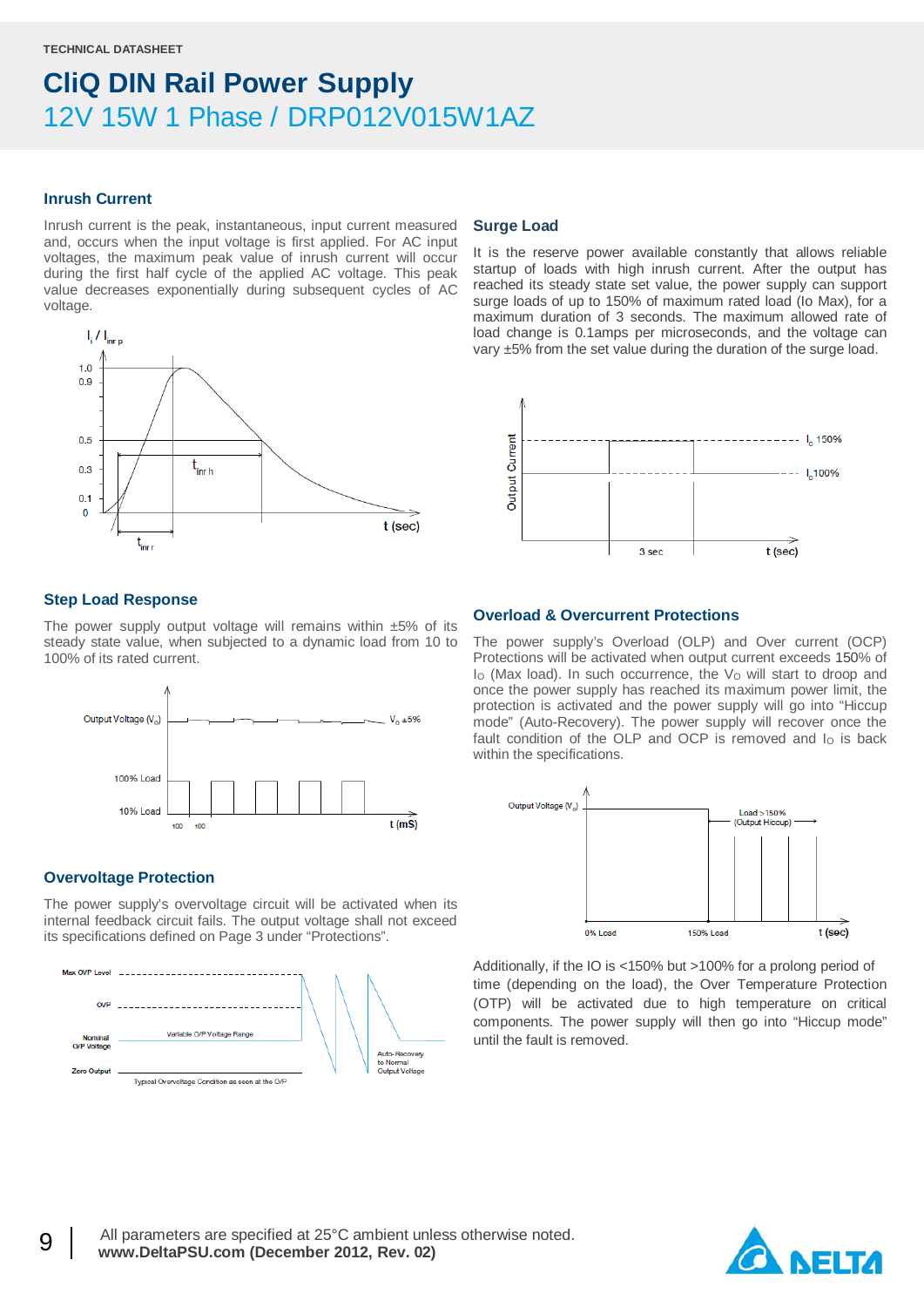#### **Over Temperature Protection**

As mentioned above, the power supply also has Over Temperature Protection (OTP). This is activated when the overload condition persists for an extended duration and the output current is below the overload trigger point but >100% load. In the event of a higher operating condition at 100% load, the power supply will run into OTP when the surrounding air temperature is >80°C. When activated, the output voltage will go into bouncing mode until the operating surrounding air temperature drops to 50°C or output capacity is reduced as recommended in the derating graph.

#### **Operating Mode**



**Fig. 2.1 Redundancy / Parallel Operation Connection Diagram**

#### **\*Vdrop will vary from 0.40V to 0.60V (Typical 0.45V) depending on the load current and surrounding air temperature.**

#### **Parallel Operation**

These DRR modules can also be used for Parallel function in order to increase the output power by N+1 (e.g. 2.5A + 2.5A = 5A or 2.5A + 2.5A + 2.5A = 7.5A) or current sharing, and thus increasing the power supply and system reliability. Though the DRP012V015W1AZ is not designed for current sharing, a good current sharing between two power supplies can be achieved by following simple steps as below (Refer to Fig. 2.1 for the Connection Diagram).

#### **Step 1.**

Set output load condition for both supplies at 50% and measure the output voltages.

#### **Step 2.**

Adjust output voltages to the same level or within ±25mV difference.

#### **Short Circuit Protection**

The power supply's output OLP/OCP function also provides protection against short circuits. When a short circuit is applied, the output current will operate in "Hiccup mode", as shown in the illustration in the OLP/OCP section on this page. The power supply will return to normal operation after the short circuit is removed.

#### **Redundancy Operation**

In order to ensure proper redundancy operation for the power supply unit (PSU), ensure that the output voltage difference between the two units is kept at 0.20~0.25V for 12V supplies. Follow simple steps given below to verify:

#### **Step 1.**

Measure output voltage of PSU 1 and PSU 2. If PSU 1 is the master unit, then Vo of PSU 1 must be higher than PSU 2.

In order to set the output voltage, connect the power supply to 50% load and set the PSU 1 and PSU 2 output voltage.

#### **Step 2.**

Connect the right DRR module, 20A as per the system requirement to the power supply units PSU 1 and PSU 2 at V<sub>in</sub> 1 & V<sub>in</sub> 2 respectively.

#### **Step 3.**

Connect the system load from V<sub>out</sub>. Please note that output voltage  $V_{out}$  from DRR module will be =  $V<sub>O</sub>$  (output voltage of power supply) –  $V_{drop}^*$  (in DRR module).

Connect PSU 1 and PSU 2 with the DRR-20A module and measure at  $V_{in}$  1 &  $V_{in}$  2 to verify the voltage difference. Ensure the voltages are within ±25mV.

**Step 4.**

**Step 3.**

Output voltage from DRR module  $V_{\text{out}}$  will be =  $V_{\text{O}}$  (output voltage of power supply) –  $V_{drop}^*$  (in DRR module).

**\*Vdrop will vary from 0.40V to 0.60V (Typical 0.45V) depending on the load current and surrounding air temperature.**